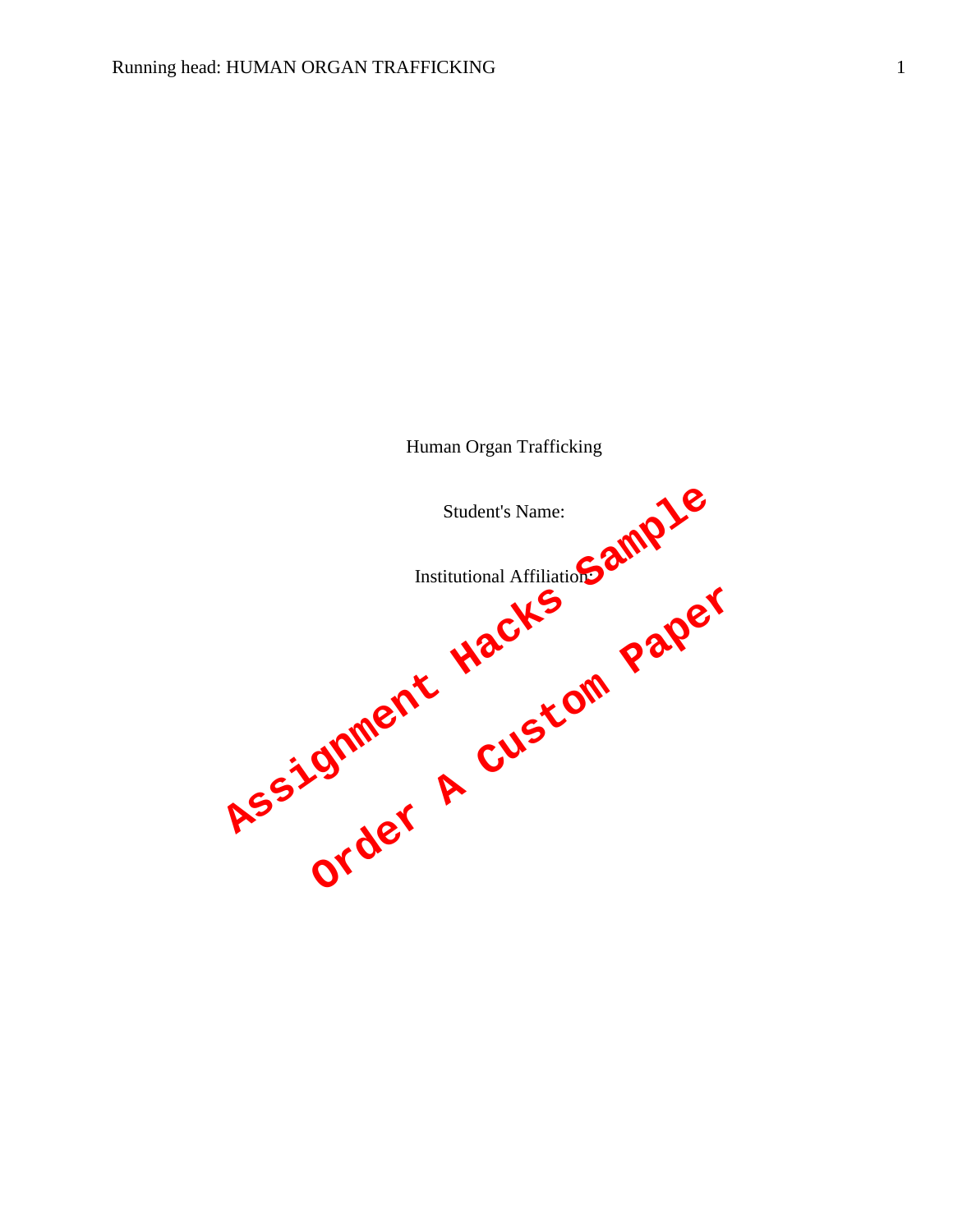## Human organ trafficking

In the present-day society, humans have become so inhuman that they are exploiting any minimal weakness they can establish in making a dime. It does not matter whether these means of making money are sadistic or not. The vulnerable population is being exploited in broad daylight even in the presence of the modern-day governments. This is simply because the people designated to protect the society is generally the cornerstone of that minority inhumane people. Why am I saying this? The answer is simply ''bribe''. Far from that, the sale of human organs has become a global epidemic. Organ brokers have an established network where they have managed to exploit the existing gap between the demand and supply of organ transplant (Ambagtsheer, 2017). An organ broker can be considered as **a** felon who coerces potential donors for financial gain.

# **Defining the Categories**

Although organ trade is illegal, statistics have indicated there is an increasing proliferation of this unethical trade globally. The definition of felon regarding organ brokering can be expanded to **include the following;** Firstly, they are felons because they exploit the vulnerability of the donors. Seconds, they cause a decline in human health for failing to offer post-operative care costs. **Thirdl**y, they use fraud means and fails to respect consent resulting in the violation of human rights. Thus an organ broker coerces individuals by exploiting their vulnerabilities through fraud means amounting to the violation of human rights. We managed to exploit the existing gap between the dentant and strategy in<br>the denomination of this unething the denomination of felon strategy<br>and globally. The considered with the is an increase of this unething<br>of this Defining the Categories<br>
Trade is illegeneratives have indicementer is an increase<br>
ide the following; **Pastly**, they are felons because they express.<br>
Seconds, they cause a decline in human health for fair<br>
Ordly, they us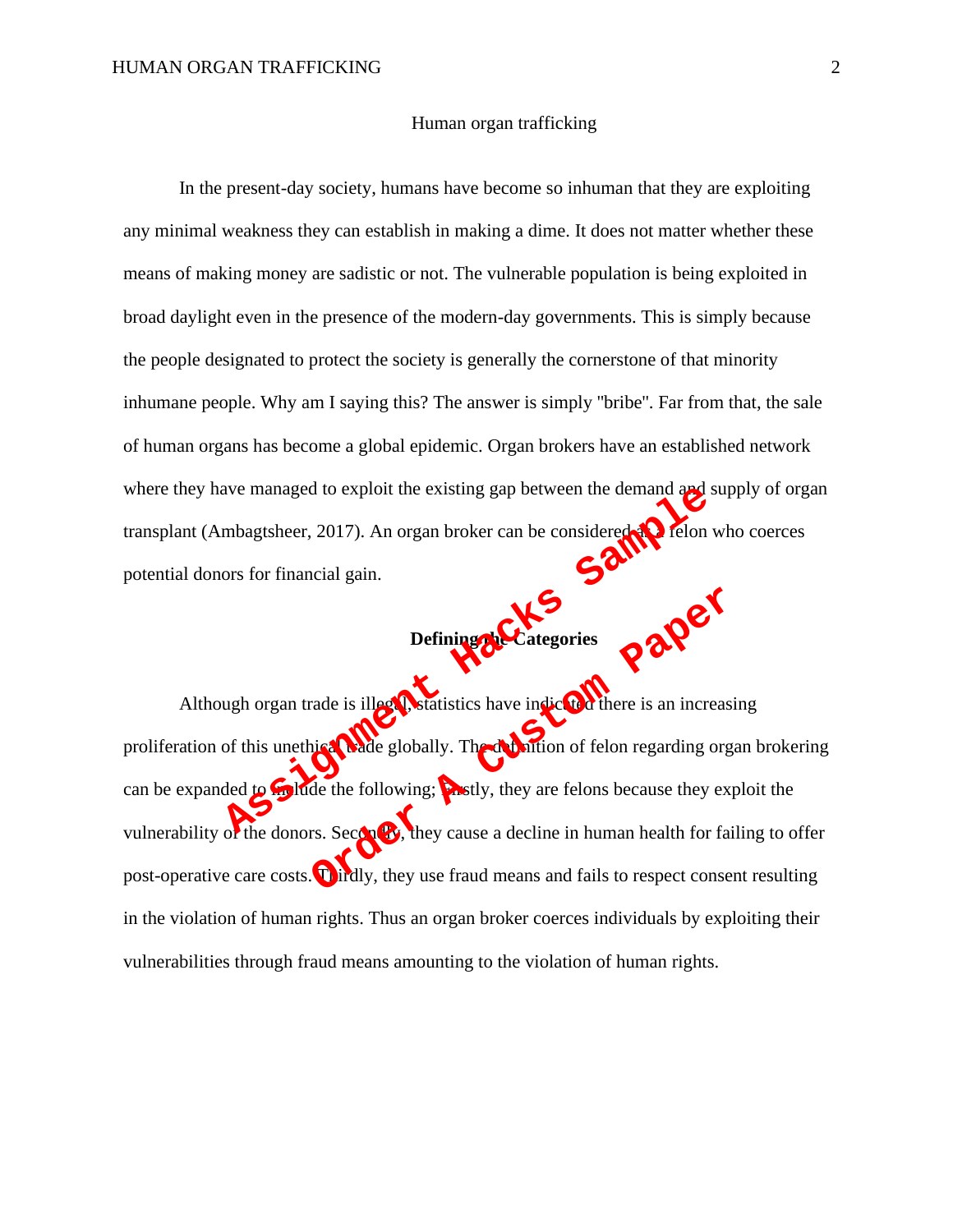#### **The Case**

According to NBC news, Rosenbaum, in this case, our broker in question was accused of buying human kidneys abroad and later selling them at an enormous price. In conducting his business Rosenbaum referred himself to as a matchmaker. However, it was reported that he could obtain those kidneys from as little as \$ 10,000 and sell them at a whopping \$ 160,000. It was further estimated that he had conducted this scheme for almost a decade. The organ donors came all the way from Israel. It was further established that the alleged victims did not have the slightest clue the astronomical profits the felon was making (*David and Carla, 2018)*. Rosenbaum managed to fully exploit the high demand of kidneys that far outstrips the supply of kidneys through a web of a black market. Allegedly, the victims were obtained from Israel and transferred all the way to the US for **unknown** locations.

### Criteria 1

Human organ brokers usually exploit the vulnerability of the victims. Either the victims are urgently in need of the cash or their lives are totally depended with the needed organ. According to Combagtsheer, 2017),  $\alpha$  an trade can well be defined as a form of human trafficking controlled by matrice criminals that exploit the marginalized population for their organs. They thus  $\prod$  is these victims by an unsustainable amount of money because they are poor. Though this scheme is lucrative it only benefits the brokers due to the enormous profits they obtain. It was approximated that in 2011 alone the trade produced almost \$ 1.2 billion in profits (Ambagtsheer, 2017). We can assume that Rosenbaum targeted the poor victims mostly illiterate and later luring them with \$ 10, 000. Rosenbaum managed to funy exploit the manufacture of a black market. All seeing<br>supply of kidneys through a web of a black market. All seeing with the internation<br>of the US for Changes in the US for Changes in the US for C **Paper**<br>
Kers usual peoploit the vulnerability of the victims. Either<br>
bagtsheer, 2017), pegan trade can well be defined as a fo<br>
led by mea-like criminals that exploit the marginalized<br>
Ore these victims by an unsustainab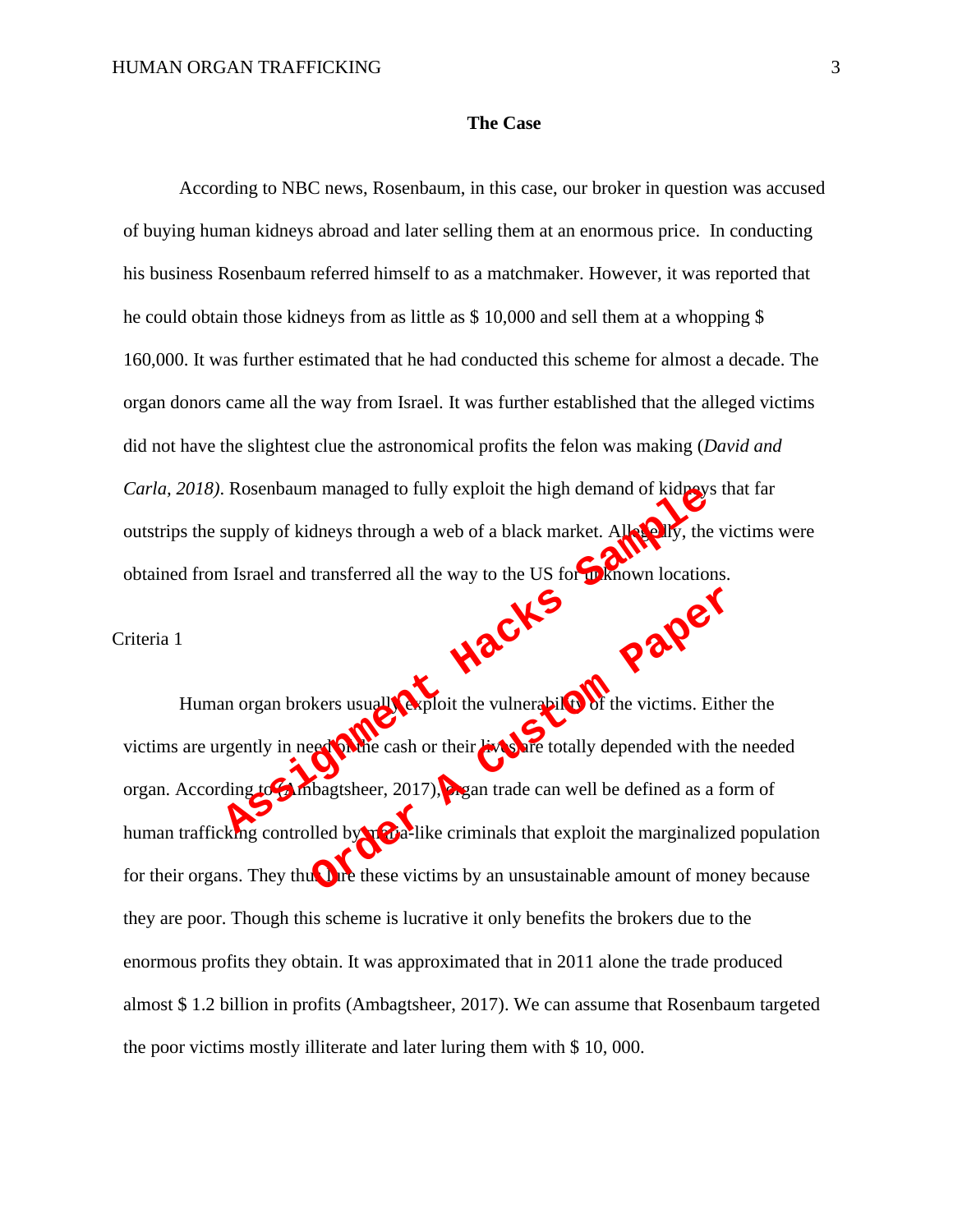In the real sense, the broker intention was not to assist the victims from their financial constraints. He was exploiting their weaknesses in return for significant economic benefits. It is a poor indictment of the human nature that wherever there is an existing market, criminals can strive to gain economic benefits even by means of exploiting the weaknesses of the poor population. Many individuals sold their kidneys to release themselves and their families from bonded poverty. However, they rarely achieve their motives due to the felon ability to coerce them with low prices. Thus the market for trade organ is not a free market but a regulated one (Wilkinson, 2011). The donors in our case were not aware they possessed priceless ''gems''. Who would generously accept \$10,000 for a kidney that would later be transacted for \$ 160,000? Rosenbaum thus exploited the penurious individuals of Israel and later extending this exploitation to some of the desperate individuals in the US. This decade-long scheme by Rosenbaum can be referred to as an exploitation scheme. Thus Rosenbaum was practically a felon who exploited the poor and desperate nature  $\mathbf{G}$  the society for unether al economical benefits. Encore of the desperate individuals in the US. The detection to some of the desperate individuals in the US. The decade-lone and be referred to as an exploitation scheme Thus Rosenbaum was ploited the poor and desperate na Ford as an exploitation scheme Thus Rosenbaum was proor and desperate nature Critic society for ungerpal economy of the society for ungerpal economy of the society for ungerpal economy of the society of the society of the

## Criteria 2

According to the World Health Organization, organ donation should not pose any health risks to the donors. However, Rosenbaum offered merely \$ 10,000 for the victims even the hospital where this process was not established. Bearing in mind that this felon was not a surgeon, the investigative team assumed that he conducted it by himself since he possessed a broad knowledge of kidney donation (*David and Carla, 2018*). The assumption here is that the \$ 10,000 dollars were meant to cover both for the cost of the kidneys and post-operative costs. According to (Wilkinson, 2011), organ trade is excessively harmful to the donors even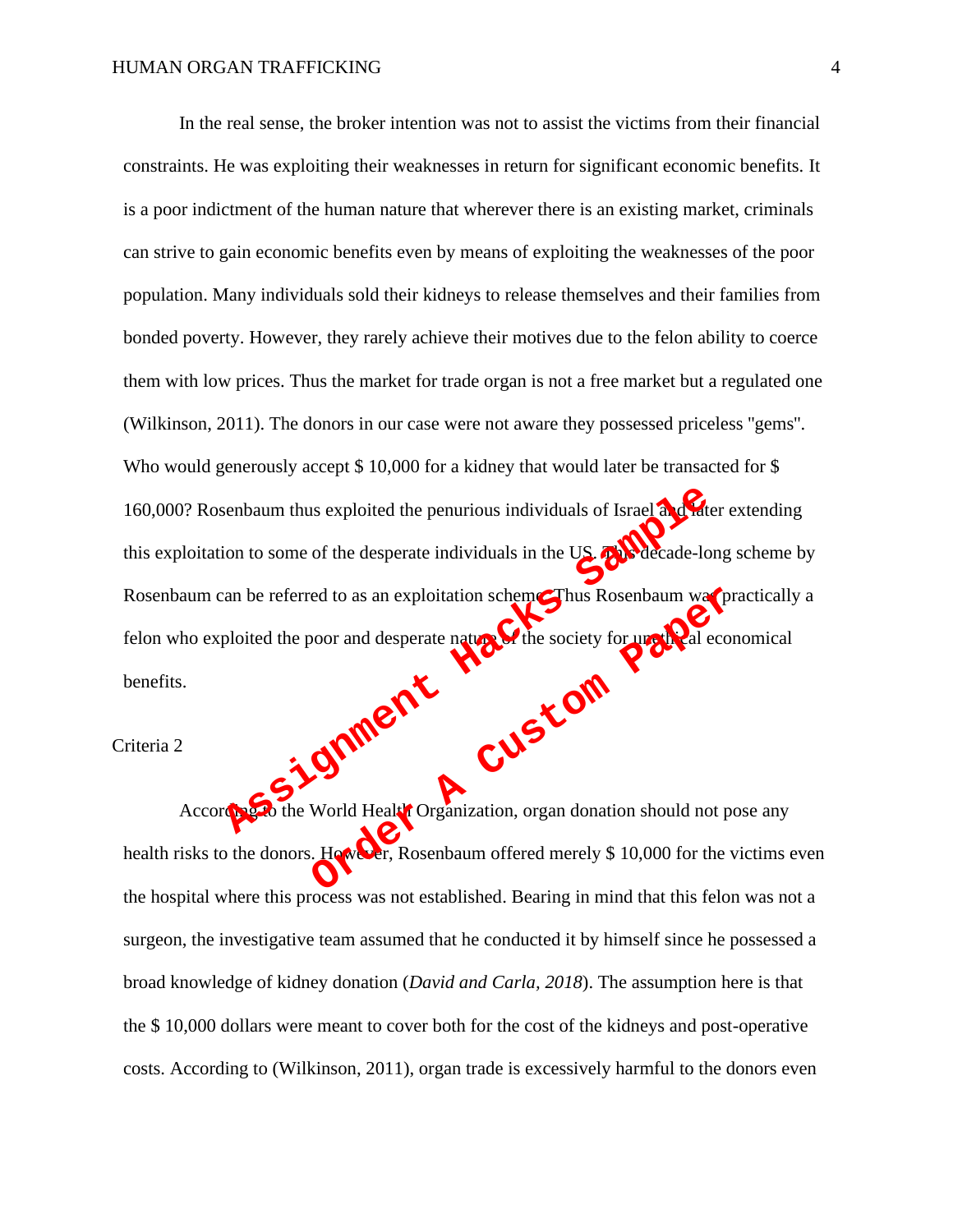they cannot afford to cover their post-operative costs. This can lead to a sharp decline in their health and thus this trade should be abolished. Unless this business is conducted under a free market that is properly regulated it can result in a decline in human health. Possible health risks are grossly misrepresented.

Since no facility has been linked to Rosenbaum scheme, we can basically assume that it was carried out in less ideal environments that could pose major health problems to the victims. According to (Wilkinson, 2011), offering financial incentives to poor people can trigger them to engage in harmful circumstances and thus hell bending their better judgment. Rosenbaum did not care about the future health of these victims. His motive was only limited to the huge financial benefits he obtained at the expense of the individual's health. Even medical professionals are liable for any activity that endangers the health of their patients. According to (Bowden, 2013), most procedures in revealing body organs result in excruciating pain and no anesthesia usually administered resulting to infections. Moreover, it is an illegal business and thus if things go haywire the felons barely offer emergency services. This puts the donor's life at **Arying degree between death and life.** Well, Rosenbaum was later arrested but justice to the exploited downs may never be established. Assionals are liable for any activity that endanger the individuals have a<br>mancial benefits he obtained at the expense of the individuals heal<br>essionals are liable for any activity that endanger the health of the<br>(Bowden, 2013), most procedures in **reading** body organs receiving anesthesia usually appliistered resulting **Confections**. Nothists if this second haywire the felon Carely offer emerger at the exploited downs may never be establis

Criteria 3

Any action regarded as donor transplantation must give due consent. The individuals must offer their full consent to the process. According to (*David and Carla, 2018*), Rosenbaum applied intimidation mechanisms to the victims by carrying a gun for individuals who developed cold feet. This type of intimidation amounted to the violation of human rights. In many nations, it is rumored that the government is involved further exacerbating the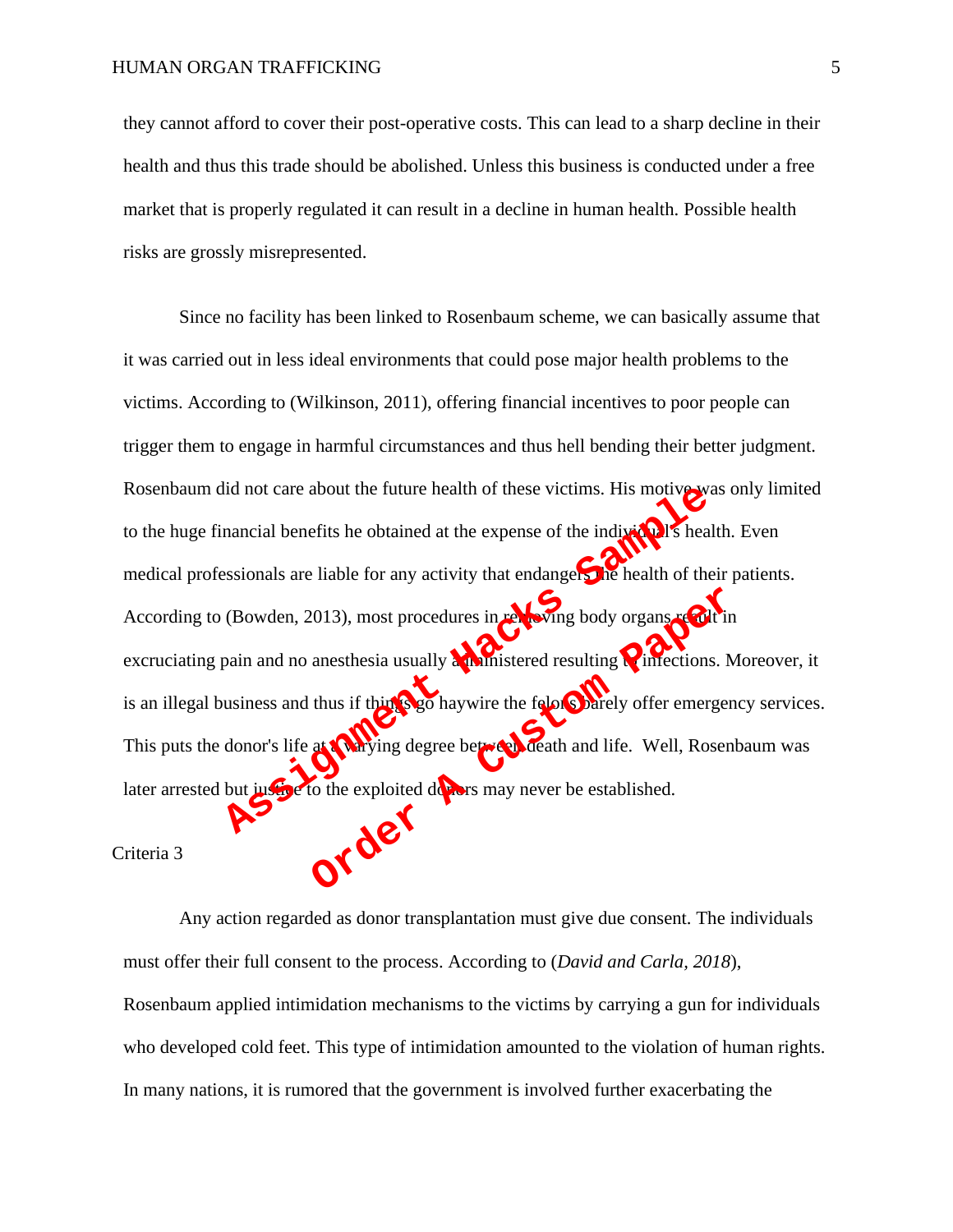situation for these victims (Bowden, 2013). Even in the most modernized facilities individual consent is treated as a right thus cementing the argument that Rosenbaum committed the felony of human right violation. The whole nation was rocked when this scheme was established by the FBI. Subjecting the victims to gun simulation is a serious crime.

It is a shame that United States citizens usually make international trips in order to receive illegally acquired organs. According to (Bowden, 2013), the traffickers force some of the individuals into selling. Further evidence points to the government which provides a platform for prisoners to give up their body organs. The same government entitled in protecting the citizens purely contradicts itself. If Rosenbaum was capable of carrying a gun and use it for intimidation then organ trade should be eradicated by  $\alpha$  means as it amounts to the violation of human rights. It is alleged that organ brokers  $\bullet$  able to exploit loopholes even with the most sophisticated legal means (Budian Saberi, & Columb,  $203$ ). According to various researches the victims have limited avenues for legal representation and protection further cementing the act of violation  $\alpha$  their rights. Rosenbaum is no special and thus his network amounted various volations of human right including clear consent. It is the responsibility of the professionals to offer the neutral information including the health risks to the donors. Although his lawyer allegedly emphasized that the donors were fully assessed, multiple sources denied these allegations. In this case, Rosenbaum committed the felony of human rights violation. The term of the term of the term of the term of the term of the term of the term of the term of the term of the term of the term of the term of the term of the term of the term of the term of the term of the term of the te sticated legal means (Budia Waberi, & Columb 2003).<br>
victims have limited wenues for legal representation and<br>
of violations of human right. Rosentation is no special and<br>
us were the mean right. The mean representation in

#### **Conditions for Rebuttal**

Allegedly some people argue that organ brokers are ''live savers'', in fact, they offer economic benefits to the alleged individuals while also saving the lives of other desperate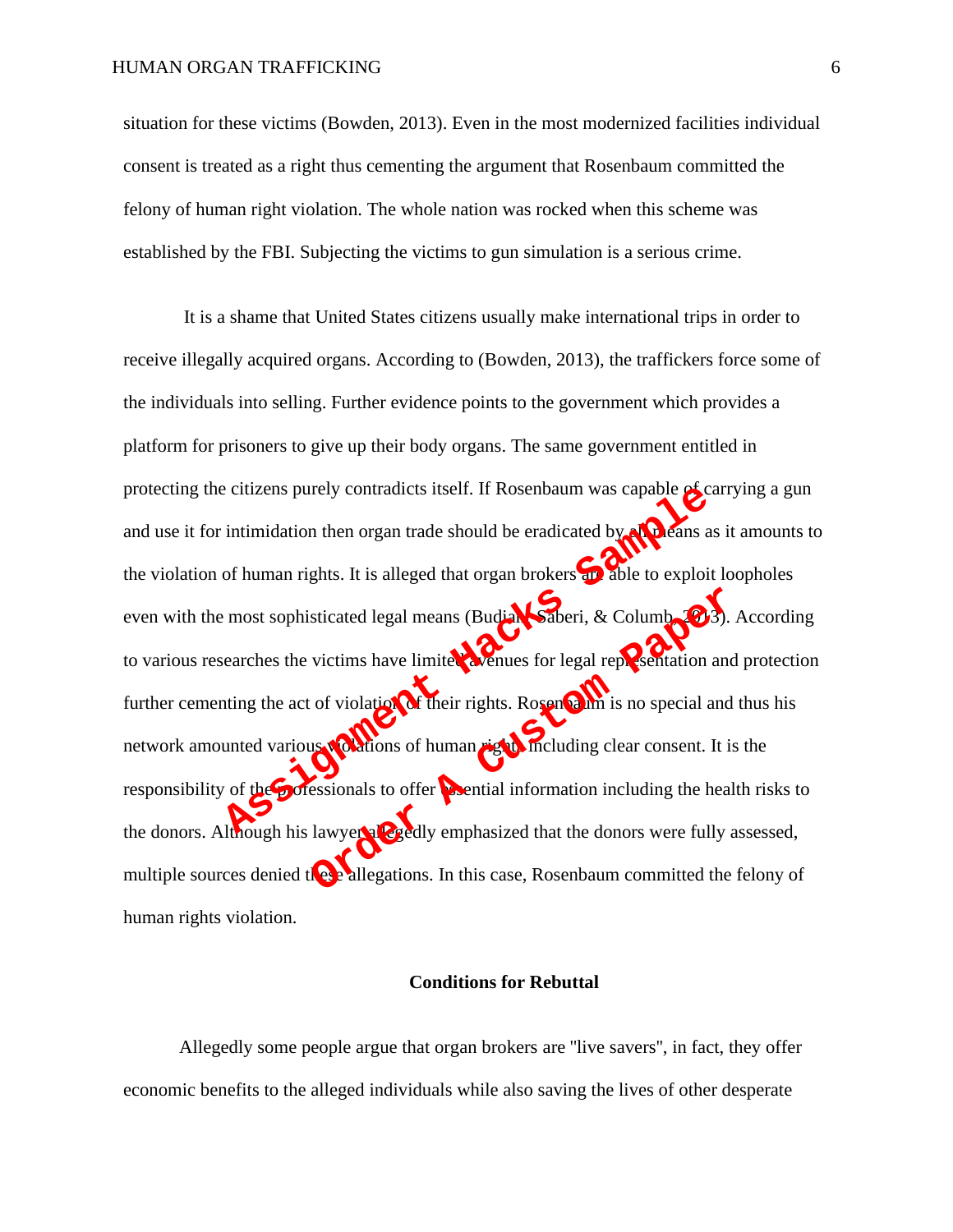population. In their arguments, these individuals supposedly argue that organ brokers offer beneficial platforms for those individuals who would like to ''save lives'' yet they do not have the means to do so. According to (Ambagtsheer, 2017), the benefits of organ donations by far outstrip the harms. Thus organ brokers only exploit these benefits by overriding the risks to the donors. In fact, critiques argue that organ brokers help to address organ transplant shortages by reaching to donors that practically are inaccessible. Well, saving lives is defensible and it has positive impacts. Moreover, prohibiting the sale of human organs can result in more deaths than allowing it. Thus unless there are empirical grounds of the saving lives argument, the prohibitionists have a mountain of a task to convince the society (Wilkinson, 2011). It has been argued that there exists no fundamental difference in selling organs and any other acceptable practice for economic gain.

I do not dispute with the saving lives argument. In fact, organ trade can be totally beneficial if it is efficiently regulated. The donors should offer their full consent in committing the act and the brokers should not exploit their vulnerability. The donors should be fully compensated and their post-operative costs need to be covered. Unlike Rosenbaum who allegedly applied a gun to  $\mathcal O$  cree the individuals, the process should not violate any form of human right. The process should be conducted professionally under an ideal environment in order to help eliminate any harm to health. Proper procedures need to put into place in order to assist willing donors to obtain sustainable economic benefits for their valuable organs. 2011). It has been argued that there exists no fundamental divergence<br>and other acceptable practice for economic gain.<br>Conclusion conclusions of the conception of the sample of the sample of the sample of the sample of the Conclusion Conclusion Conclusion Conclusion Conclusion City regrets argument. In factogram trade can be thy regrets at the donors shows of their full consent in Conclusion Conclusion Conclusion Conclusion Conclusion of the

Conclusion